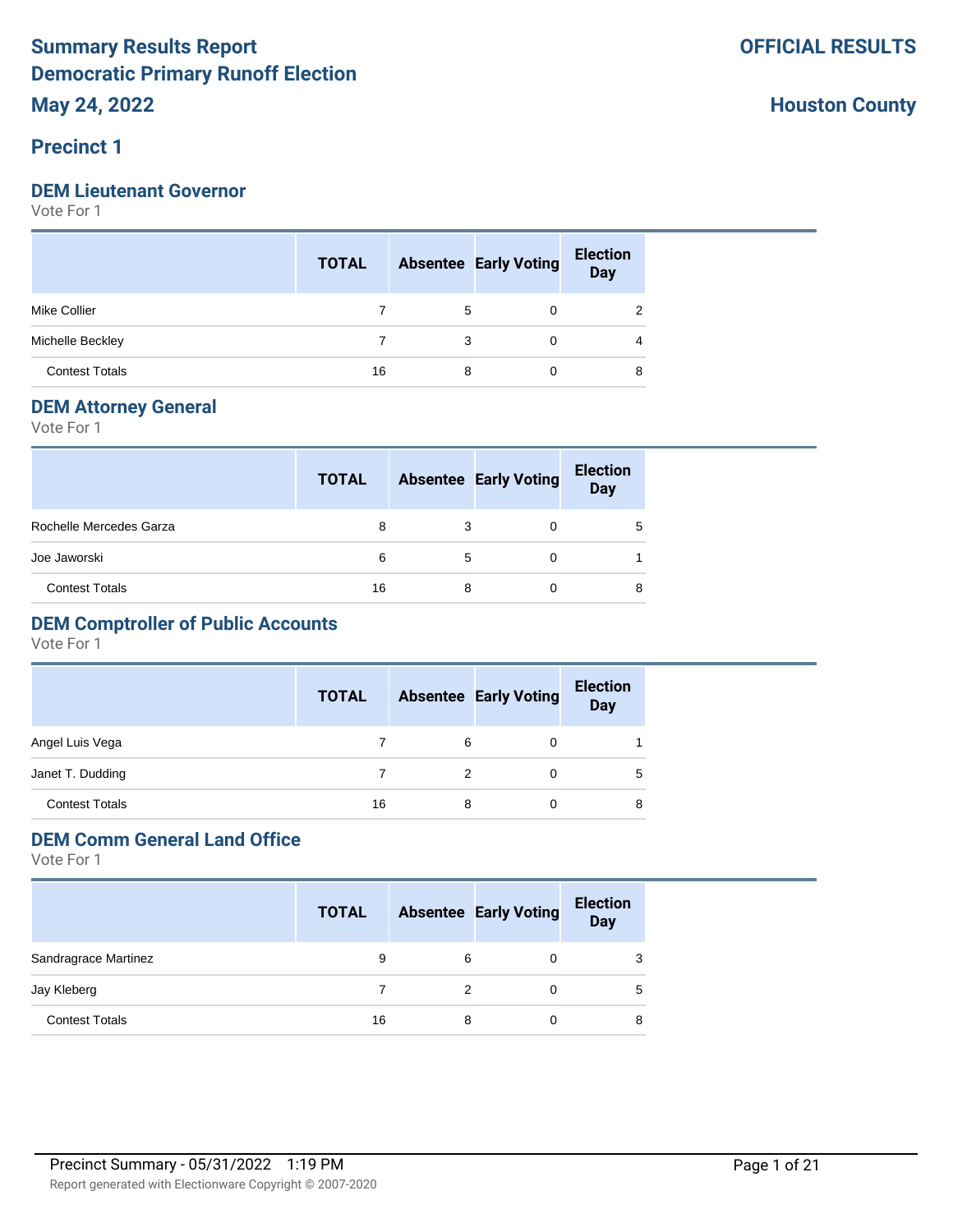## **Precinct 2**

#### **DEM Lieutenant Governor**

Vote For 1

|                       | <b>TOTAL</b> |                | <b>Absentee Early Voting</b> | <b>Election</b><br>Day |
|-----------------------|--------------|----------------|------------------------------|------------------------|
| <b>Mike Collier</b>   | 16           | 3              | 2                            | 11                     |
| Michelle Beckley      | 5            | $\overline{4}$ |                              | 0                      |
| <b>Contest Totals</b> | 21           |                | 3                            | 11                     |

#### **DEM Attorney General**

Vote For 1

|                         | <b>TOTAL</b> |   | <b>Absentee Early Voting</b> | <b>Election</b><br><b>Day</b> |
|-------------------------|--------------|---|------------------------------|-------------------------------|
| Rochelle Mercedes Garza | 6            | 2 | 2                            |                               |
| Joe Jaworski            | 15           | 5 |                              | 9                             |
| <b>Contest Totals</b>   | 21           |   | 3                            |                               |

## **DEM Comptroller of Public Accounts**

Vote For 1

|                       | <b>TOTAL</b> |   | <b>Absentee Early Voting</b> | <b>Election</b><br><b>Day</b> |
|-----------------------|--------------|---|------------------------------|-------------------------------|
| Angel Luis Vega       | 3            | 2 | 0                            |                               |
| Janet T. Dudding      | 18           | 5 | 3                            | 10                            |
| <b>Contest Totals</b> | 21           |   | 3                            | 11                            |

# **DEM Comm General Land Office**

|                       | <b>TOTAL</b> |   | <b>Absentee Early Voting</b> | <b>Election</b><br><b>Day</b> |
|-----------------------|--------------|---|------------------------------|-------------------------------|
| Sandragrace Martinez  | 8            | 4 |                              |                               |
| Jay Kleberg           | 13           | 3 |                              | 9                             |
| <b>Contest Totals</b> | 21           |   | 3                            |                               |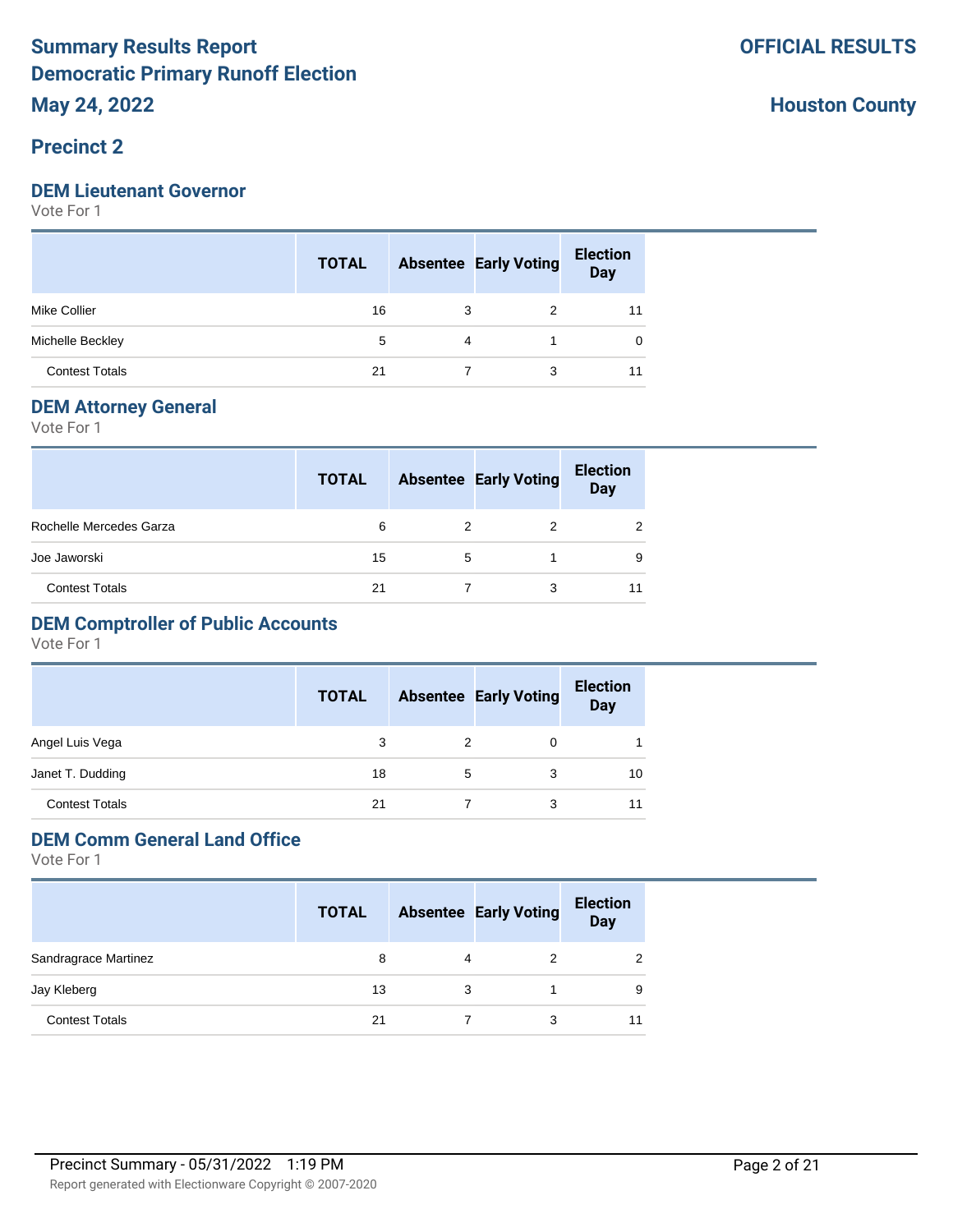#### **Precinct 3**

#### **DEM Lieutenant Governor**

Vote For 1

|                       | <b>TOTAL</b> |    | <b>Absentee Early Voting</b> | <b>Election</b><br><b>Day</b> |
|-----------------------|--------------|----|------------------------------|-------------------------------|
| <b>Mike Collier</b>   | 14           | 10 |                              | 3                             |
| Michelle Beckley      | 27           | 14 |                              | 9                             |
| <b>Contest Totals</b> | 41           | 24 | 5                            | 12                            |

#### **DEM Attorney General**

Vote For 1

|                         | <b>TOTAL</b> |    | <b>Absentee Early Voting</b> | <b>Election</b><br><b>Day</b> |
|-------------------------|--------------|----|------------------------------|-------------------------------|
| Rochelle Mercedes Garza | 27           | 16 | 3                            | 8                             |
| Joe Jaworski            | 13           |    | 2                            |                               |
| <b>Contest Totals</b>   | 41           | 24 | 5                            | 12                            |

## **DEM Comptroller of Public Accounts**

Vote For 1

|                       | <b>TOTAL</b> |    | <b>Absentee Early Voting</b> | <b>Election</b><br><b>Day</b> |
|-----------------------|--------------|----|------------------------------|-------------------------------|
| Angel Luis Vega       | 8            | 3  |                              | 5                             |
| Janet T. Dudding      | 33           | 21 | 5                            |                               |
| <b>Contest Totals</b> | 41           | 24 | 5                            | 12                            |

## **DEM Comm General Land Office**

|                       | <b>TOTAL</b> |    | <b>Absentee Early Voting</b> | <b>Election</b><br><b>Day</b> |
|-----------------------|--------------|----|------------------------------|-------------------------------|
| Sandragrace Martinez  | 21           | 9  |                              | 10                            |
| Jay Kleberg           | 20           | 15 | 3                            | 2                             |
| <b>Contest Totals</b> | 41           | 24 | 5                            | 12                            |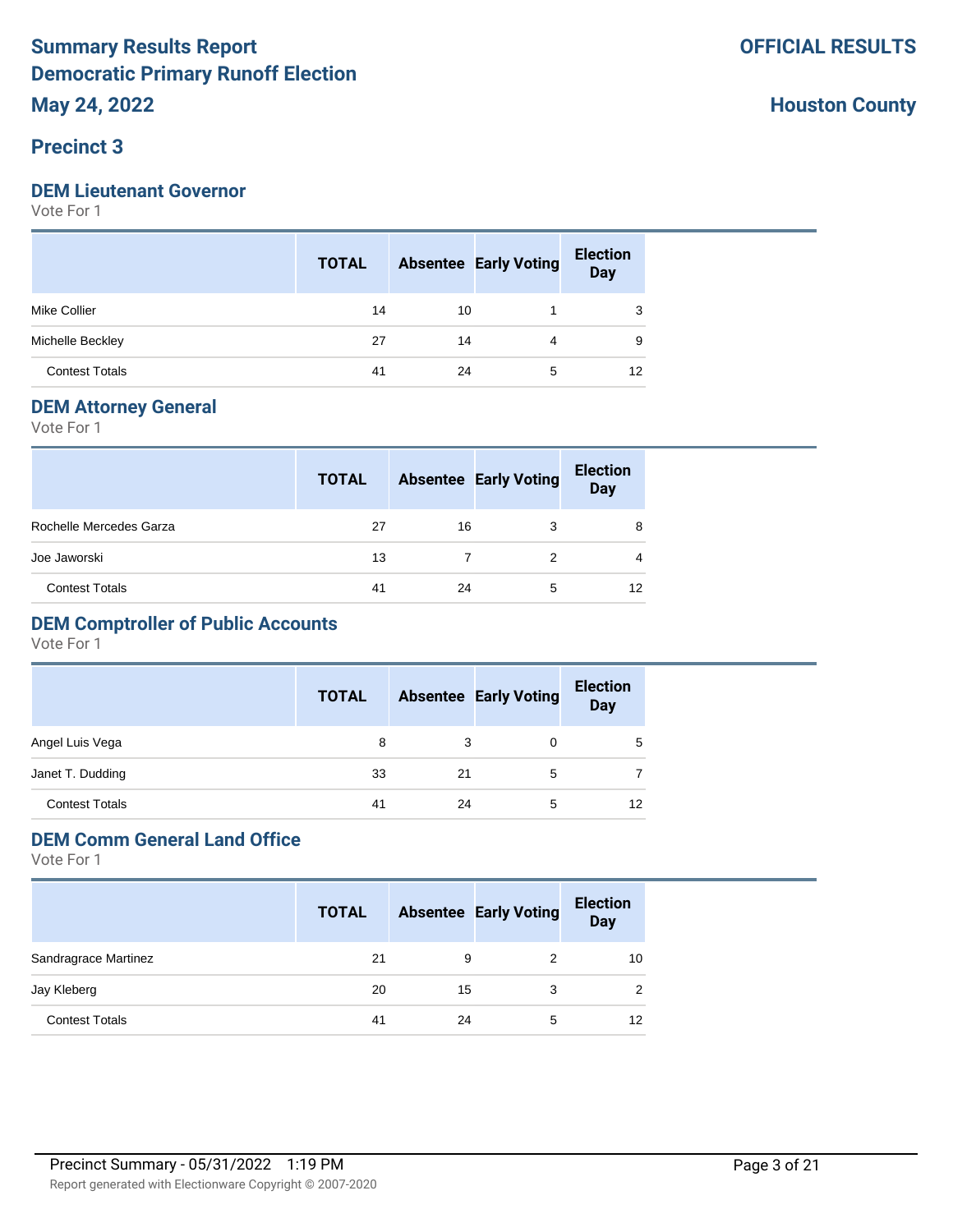#### **Precinct 4**

#### **DEM Lieutenant Governor**

Vote For 1

|                       | <b>TOTAL</b> |               | <b>Absentee Early Voting</b> | <b>Election</b><br>Day |
|-----------------------|--------------|---------------|------------------------------|------------------------|
| <b>Mike Collier</b>   | 17           | 8             |                              | 8                      |
| Michelle Beckley      |              | $\mathcal{P}$ | 4                            |                        |
| <b>Contest Totals</b> | 24           | 10            | 5                            | 9                      |

#### **DEM Attorney General**

Vote For 1

|                         | <b>TOTAL</b> |    | <b>Absentee Early Voting</b> | <b>Election</b><br>Day |  |
|-------------------------|--------------|----|------------------------------|------------------------|--|
| Rochelle Mercedes Garza | 8            | 5  | 2                            |                        |  |
| Joe Jaworski            | 15           | 4  | 3                            | 8                      |  |
| <b>Contest Totals</b>   | 24           | 10 | 5                            | 9                      |  |

## **DEM Comptroller of Public Accounts**

Vote For 1

|                       | <b>TOTAL</b> |    | <b>Absentee Early Voting</b> | <b>Election</b><br><b>Day</b> |
|-----------------------|--------------|----|------------------------------|-------------------------------|
| Angel Luis Vega       |              | 2  | 2                            | 3                             |
| Janet T. Dudding      | 17           | 8  | 3                            | 6                             |
| <b>Contest Totals</b> | 24           | 10 | 5                            | 9                             |

## **DEM Comm General Land Office**

|                       | <b>TOTAL</b> |    | <b>Absentee Early Voting</b> | <b>Election</b><br><b>Day</b> |
|-----------------------|--------------|----|------------------------------|-------------------------------|
| Sandragrace Martinez  | 6            |    |                              |                               |
| Jay Kleberg           | 18           | 9  |                              | 8                             |
| <b>Contest Totals</b> | 24           | 10 | 5                            | 9                             |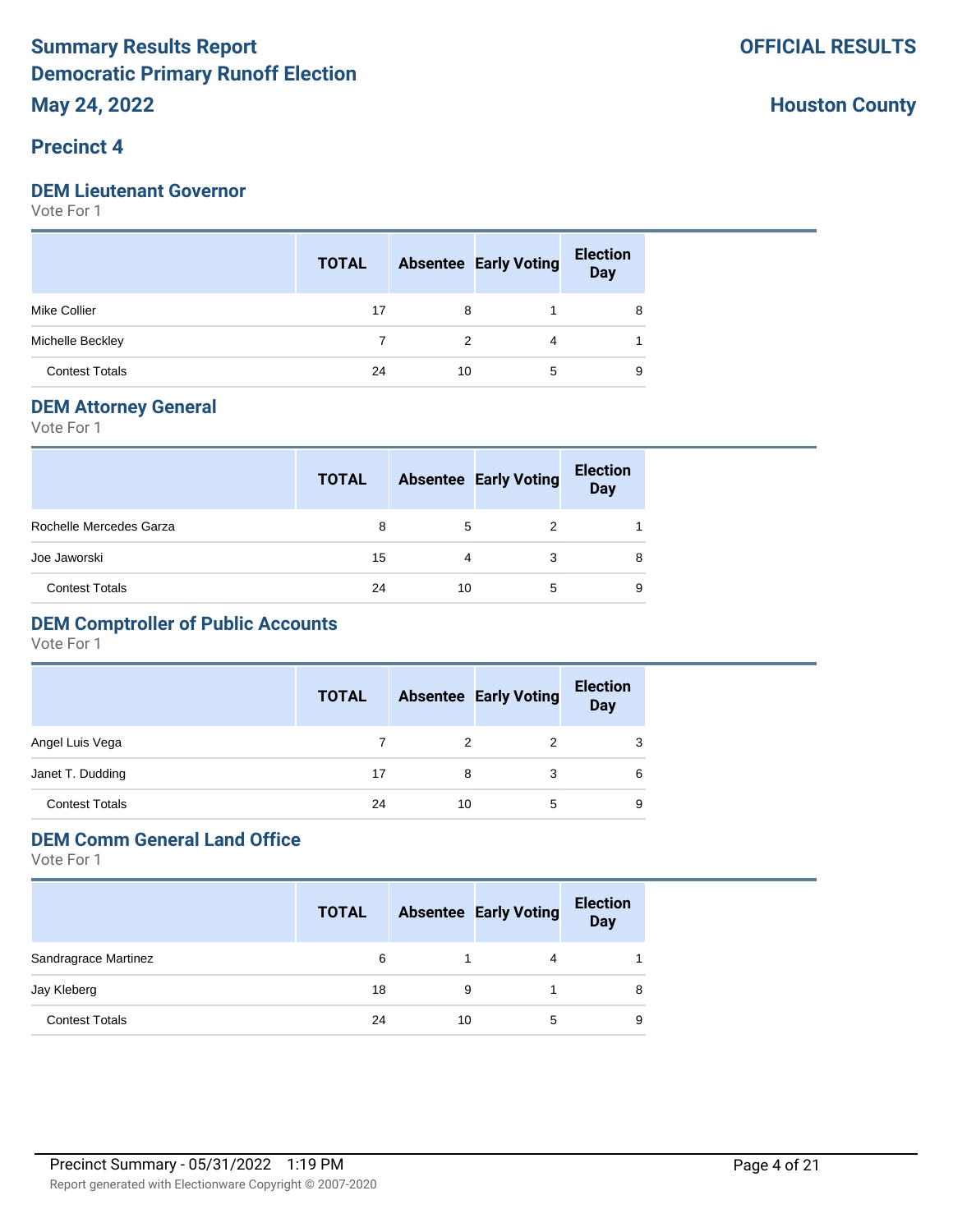## **Precinct 5**

#### **DEM Lieutenant Governor**

Vote For 1

|                       | <b>TOTAL</b> |   | <b>Absentee Early Voting</b> | <b>Election</b><br>Day |
|-----------------------|--------------|---|------------------------------|------------------------|
| <b>Mike Collier</b>   | 4            | 3 |                              | 0                      |
| Michelle Beckley      | 5            | 3 | 0                            | 2                      |
| <b>Contest Totals</b> | 9            | 6 |                              | ◠                      |

#### **DEM Attorney General**

Vote For 1

|                         | <b>TOTAL</b> |   | <b>Absentee Early Voting</b> | <b>Election</b><br>Day |
|-------------------------|--------------|---|------------------------------|------------------------|
| Rochelle Mercedes Garza |              | 4 |                              |                        |
| Joe Jaworski            |              | 2 |                              |                        |
| <b>Contest Totals</b>   | 9            | 6 |                              |                        |

## **DEM Comptroller of Public Accounts**

Vote For 1

|                       | <b>TOTAL</b> |   | <b>Absentee Early Voting</b> | <b>Election</b><br><b>Day</b> |
|-----------------------|--------------|---|------------------------------|-------------------------------|
| Angel Luis Vega       |              | 0 | 0                            |                               |
| Janet T. Dudding      | 8            | 6 |                              |                               |
| <b>Contest Totals</b> | 9            | 6 |                              |                               |

## **DEM Comm General Land Office**

|                       | <b>TOTAL</b> |   | <b>Absentee Early Voting</b> | <b>Election</b><br><b>Day</b> |
|-----------------------|--------------|---|------------------------------|-------------------------------|
| Sandragrace Martinez  | 5            | 3 |                              |                               |
| Jay Kleberg           | 4            | 3 |                              |                               |
| <b>Contest Totals</b> | 9            | 6 |                              |                               |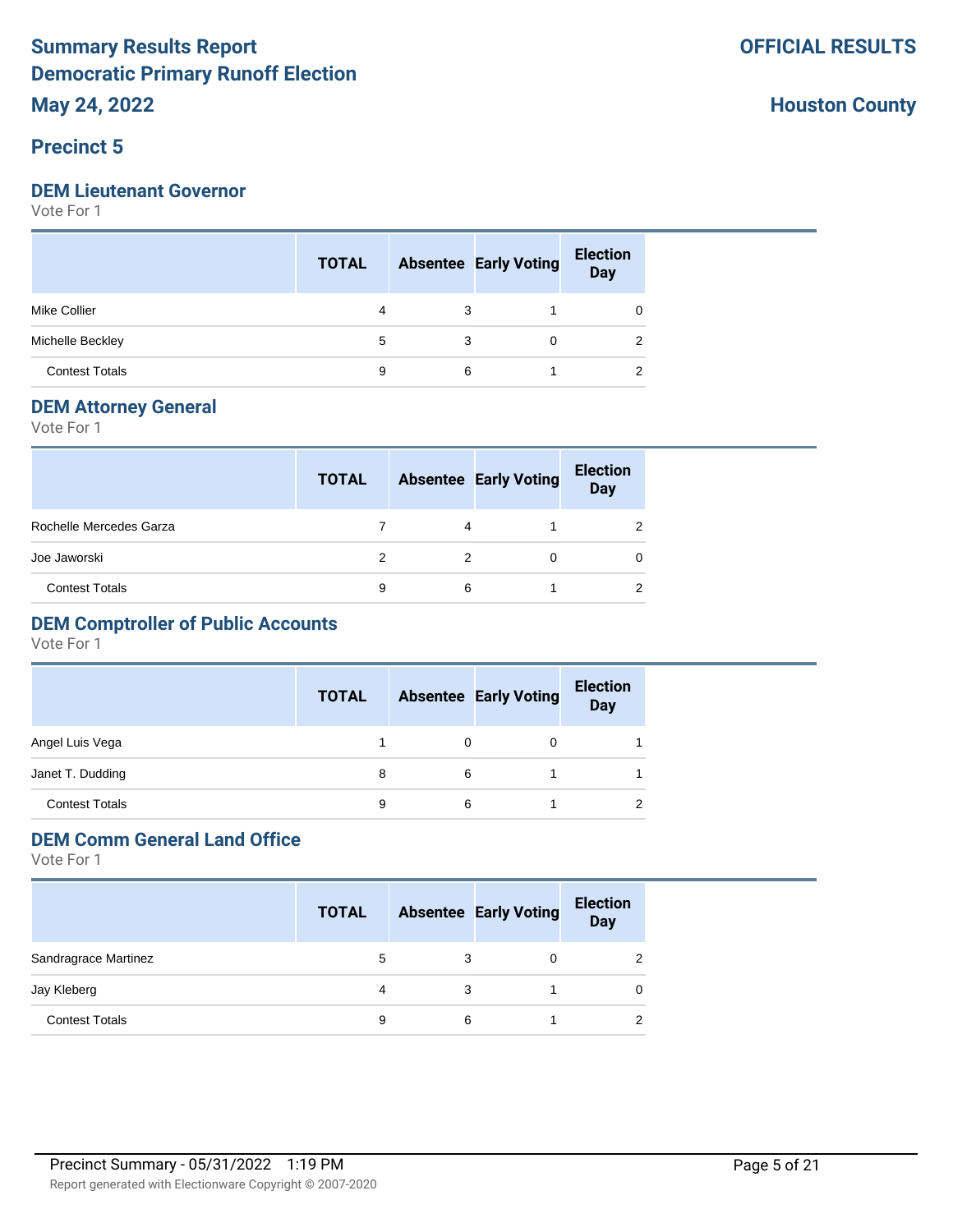#### **Precinct 6**

#### **DEM Lieutenant Governor**

Vote For 1

|                       | <b>TOTAL</b> |   | <b>Absentee Early Voting</b> | <b>Election</b><br>Day |
|-----------------------|--------------|---|------------------------------|------------------------|
| <b>Mike Collier</b>   | 5            | 4 | 0                            |                        |
| Michelle Beckley      | 4            | 2 | $\Omega$                     | 2                      |
| <b>Contest Totals</b> | 11           | 8 | 0                            | 3                      |

#### **DEM Attorney General**

Vote For 1

|                         | <b>TOTAL</b> |   | <b>Absentee Early Voting</b> | <b>Election</b><br>Day |
|-------------------------|--------------|---|------------------------------|------------------------|
| Rochelle Mercedes Garza | 6            | 4 |                              |                        |
| Joe Jaworski            | 5            | 4 |                              |                        |
| <b>Contest Totals</b>   | 11           | 8 |                              |                        |

## **DEM Comptroller of Public Accounts**

Vote For 1

|                       | <b>TOTAL</b> |   | <b>Absentee Early Voting</b> | <b>Election</b><br><b>Day</b> |
|-----------------------|--------------|---|------------------------------|-------------------------------|
| Angel Luis Vega       | 3            | 2 |                              |                               |
| Janet T. Dudding      | 6            | 4 |                              |                               |
| <b>Contest Totals</b> | 11           | 8 | 0                            | 3                             |

# **DEM Comm General Land Office**

|                       | <b>TOTAL</b> |   | <b>Absentee Early Voting</b> | <b>Election</b><br><b>Day</b> |
|-----------------------|--------------|---|------------------------------|-------------------------------|
| Sandragrace Martinez  | 3            |   |                              |                               |
| Jay Kleberg           | 6            | 5 |                              |                               |
| <b>Contest Totals</b> | 11           | 8 |                              | 3                             |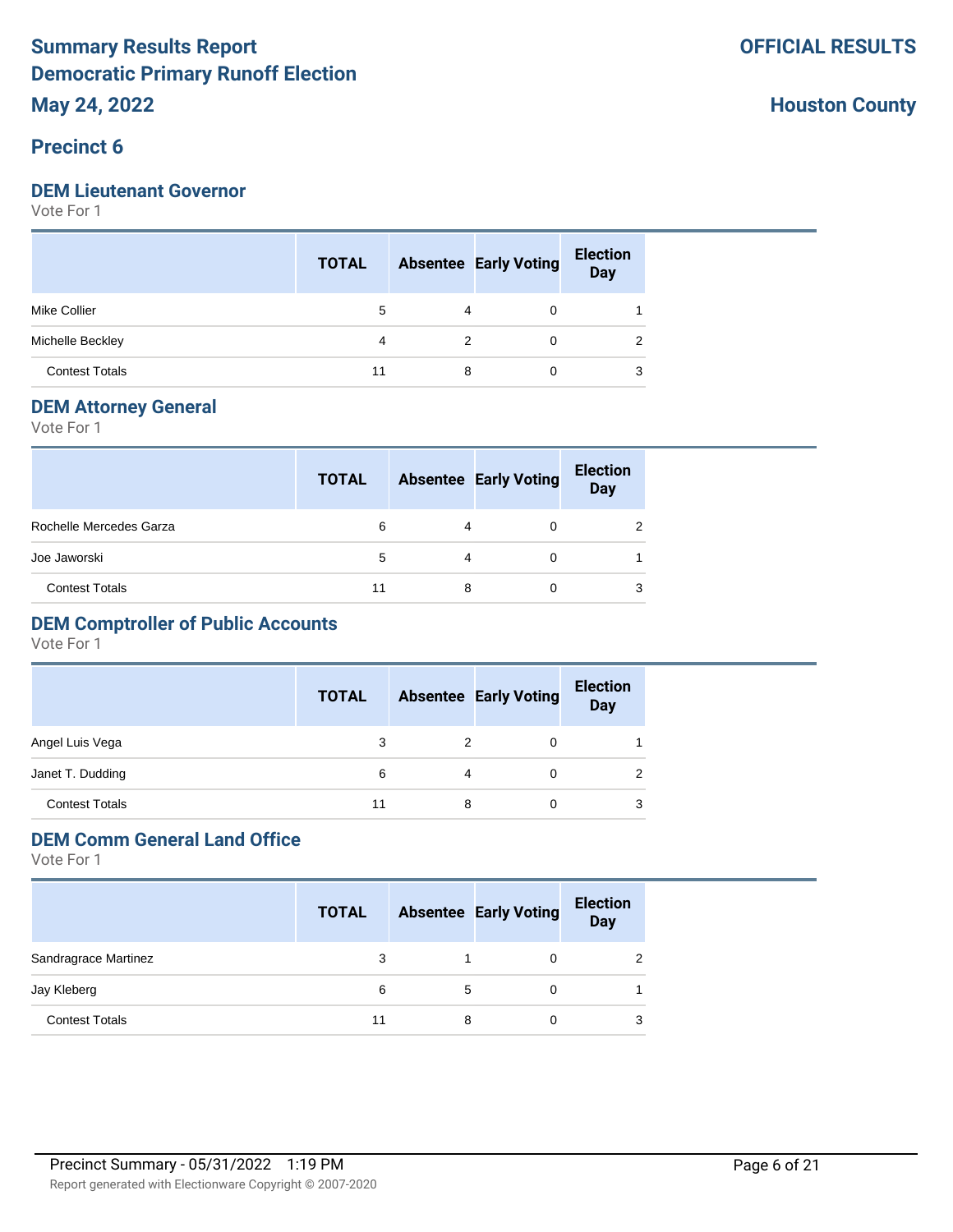## **Precinct 7**

#### **DEM Lieutenant Governor**

Vote For 1

|                       | <b>TOTAL</b> |             | <b>Absentee Early Voting</b> | <b>Election</b><br>Day |
|-----------------------|--------------|-------------|------------------------------|------------------------|
| <b>Mike Collier</b>   | 6            | 3           | 0                            | 3                      |
| Michelle Beckley      | 0            | $\mathbf 0$ | $\Omega$                     | 0                      |
| <b>Contest Totals</b> | 6            |             | 0                            | 3                      |

#### **DEM Attorney General**

Vote For 1

|                         | <b>TOTAL</b> |   | <b>Absentee Early Voting</b> | <b>Election</b><br><b>Day</b> |
|-------------------------|--------------|---|------------------------------|-------------------------------|
| Rochelle Mercedes Garza |              | 2 | 0                            |                               |
| Joe Jaworski            |              |   | 0                            |                               |
| <b>Contest Totals</b>   | 6            | 3 | 0                            | 3                             |

## **DEM Comptroller of Public Accounts**

Vote For 1

|                       | <b>TOTAL</b> |   | <b>Absentee Early Voting</b> | <b>Election</b><br><b>Day</b> |
|-----------------------|--------------|---|------------------------------|-------------------------------|
| Angel Luis Vega       |              | 0 | 0                            |                               |
| Janet T. Dudding      | 4            | 3 | 0                            |                               |
| <b>Contest Totals</b> | 6            |   | 0                            |                               |

## **DEM Comm General Land Office**

|                       | <b>TOTAL</b> |   | <b>Absentee Early Voting</b> | <b>Election</b><br>Day |
|-----------------------|--------------|---|------------------------------|------------------------|
| Sandragrace Martinez  |              |   |                              |                        |
| Jay Kleberg           |              | 2 |                              |                        |
| <b>Contest Totals</b> | 6            | 3 |                              |                        |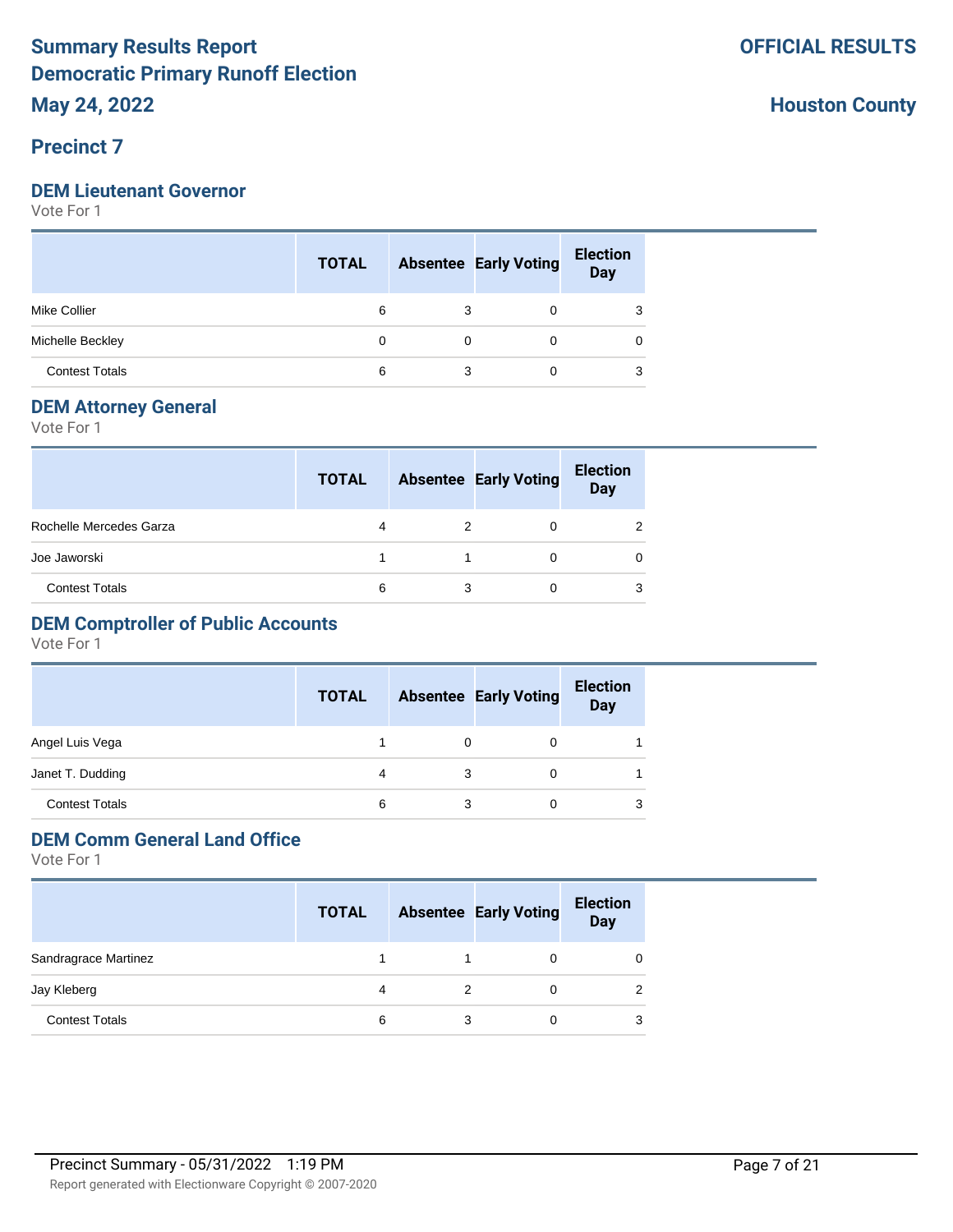#### **Precinct 8**

#### **DEM Lieutenant Governor**

Vote For 1

|                       | <b>TOTAL</b> |   | <b>Absentee Early Voting</b> | <b>Election</b><br>Day |
|-----------------------|--------------|---|------------------------------|------------------------|
| <b>Mike Collier</b>   |              |   | 0                            |                        |
| Michelle Beckley      | 2            | 2 | $\Omega$                     | 0                      |
| <b>Contest Totals</b> | 3            | 3 | 0                            | 0                      |

#### **DEM Attorney General**

Vote For 1

|                         | <b>TOTAL</b> |   | <b>Absentee Early Voting</b> | <b>Election</b><br><b>Day</b> |
|-------------------------|--------------|---|------------------------------|-------------------------------|
| Rochelle Mercedes Garza |              |   |                              |                               |
| Joe Jaworski            |              |   |                              |                               |
| <b>Contest Totals</b>   | 3            | 3 |                              |                               |

#### **DEM Comptroller of Public Accounts**

Vote For 1

|                       | <b>TOTAL</b> |   | <b>Absentee Early Voting</b> | <b>Election</b><br><b>Day</b> |
|-----------------------|--------------|---|------------------------------|-------------------------------|
| Angel Luis Vega       | 0            | 0 |                              |                               |
| Janet T. Dudding      | 3            |   |                              |                               |
| <b>Contest Totals</b> | 3            | 3 |                              | 0                             |

## **DEM Comm General Land Office**

|                       | <b>TOTAL</b> |   | <b>Absentee Early Voting</b> | <b>Election</b><br><b>Day</b> |
|-----------------------|--------------|---|------------------------------|-------------------------------|
| Sandragrace Martinez  |              | 3 |                              |                               |
| Jay Kleberg           |              |   |                              |                               |
| <b>Contest Totals</b> | 3            | 3 | 0                            |                               |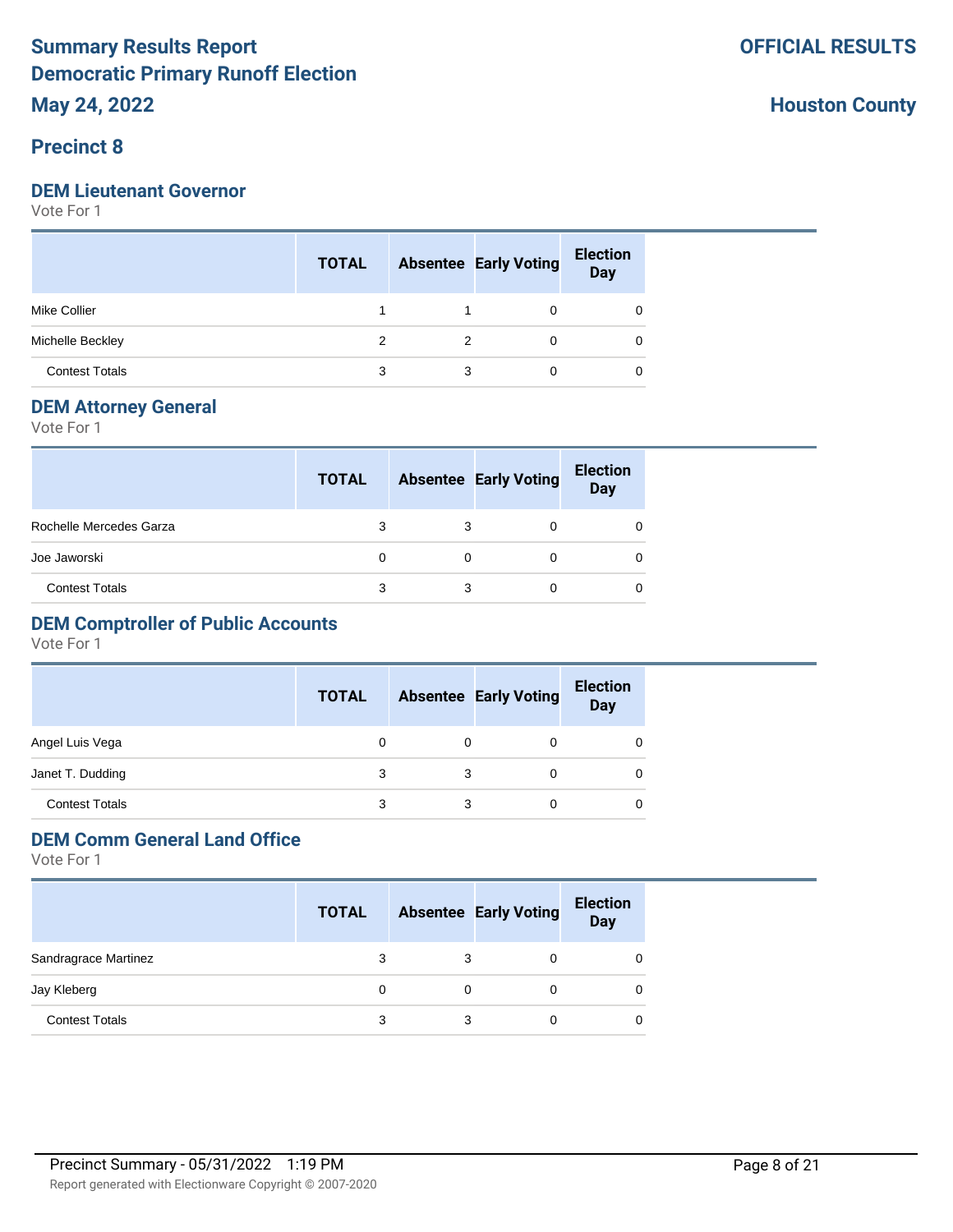#### **Precinct 9**

#### **DEM Lieutenant Governor**

Vote For 1

|                       | <b>TOTAL</b> |          | <b>Absentee Early Voting</b> | <b>Election</b><br>Day |
|-----------------------|--------------|----------|------------------------------|------------------------|
| <b>Mike Collier</b>   |              |          | 0                            |                        |
| Michelle Beckley      | 0            | $\Omega$ | 0                            | 0                      |
| <b>Contest Totals</b> |              |          |                              |                        |

#### **DEM Attorney General**

Vote For 1

|                         | <b>TOTAL</b> |   | <b>Absentee Early Voting</b> | <b>Election</b><br>Day |
|-------------------------|--------------|---|------------------------------|------------------------|
| Rochelle Mercedes Garza |              | 0 |                              |                        |
| Joe Jaworski            |              |   |                              |                        |
| <b>Contest Totals</b>   |              |   |                              |                        |

## **DEM Comptroller of Public Accounts**

Vote For 1

|                       | <b>TOTAL</b> | <b>Absentee Early Voting</b> | <b>Election</b><br><b>Day</b> |
|-----------------------|--------------|------------------------------|-------------------------------|
| Angel Luis Vega       | 0            |                              | O                             |
| Janet T. Dudding      |              | 0                            | 0                             |
| <b>Contest Totals</b> |              | 0                            | 0                             |

## **DEM Comm General Land Office**

|                       | <b>TOTAL</b> | <b>Absentee Early Voting</b> | <b>Election</b><br><b>Day</b> |
|-----------------------|--------------|------------------------------|-------------------------------|
| Sandragrace Martinez  |              |                              |                               |
| Jay Kleberg           |              |                              |                               |
| <b>Contest Totals</b> |              |                              |                               |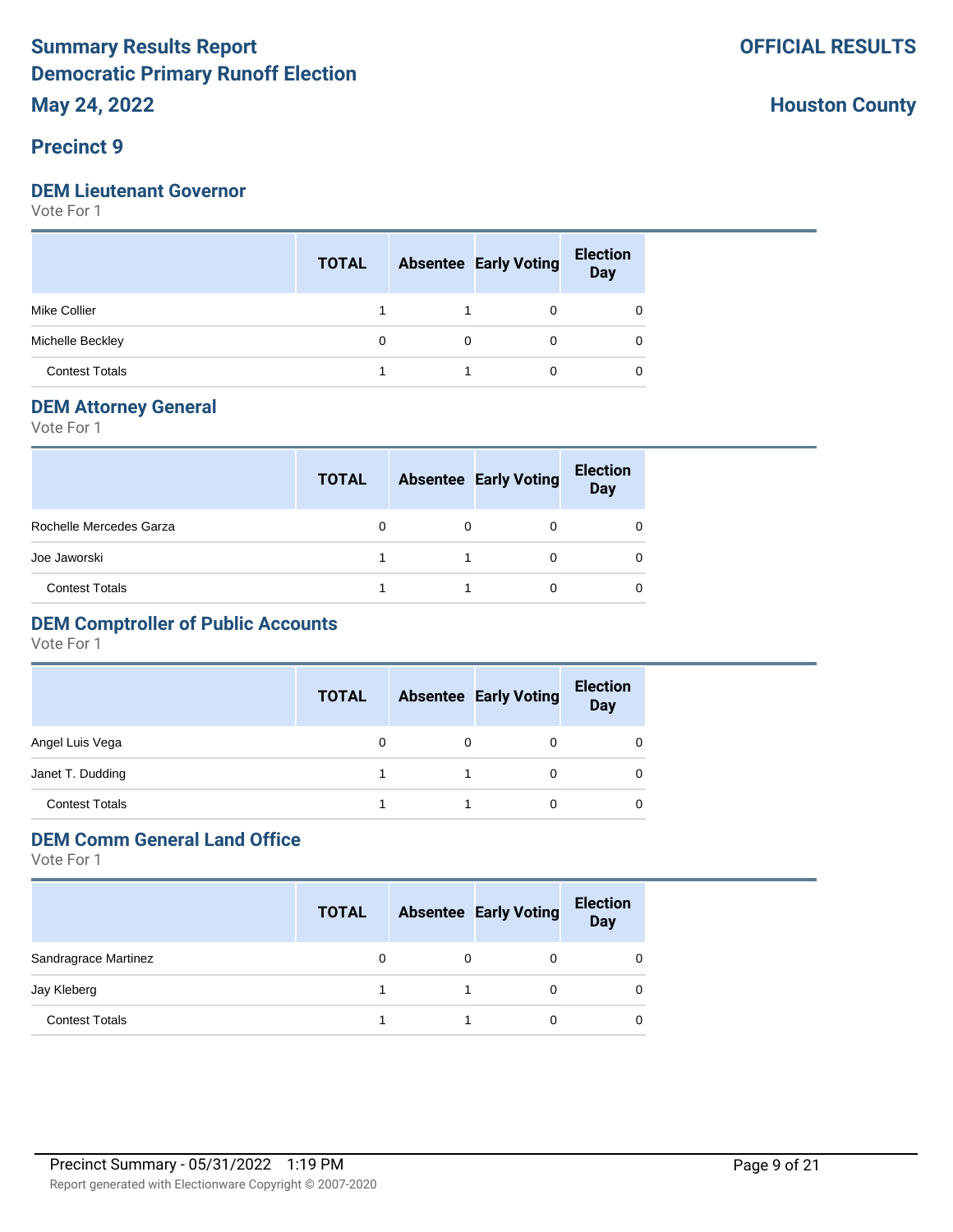#### **Precinct 10**

#### **DEM Lieutenant Governor**

Vote For 1

|                       | <b>TOTAL</b> |   | <b>Absentee Early Voting</b> | <b>Election</b><br>Day |
|-----------------------|--------------|---|------------------------------|------------------------|
| <b>Mike Collier</b>   | 3            |   | 2                            | 0                      |
| Michelle Beckley      |              | 0 | 0                            |                        |
| <b>Contest Totals</b> | 4            |   |                              |                        |

#### **DEM Attorney General**

Vote For 1

|                         | <b>TOTAL</b> | <b>Absentee Early Voting</b> | <b>Election</b><br>Day |
|-------------------------|--------------|------------------------------|------------------------|
| Rochelle Mercedes Garza |              |                              |                        |
| Joe Jaworski            | 3            |                              |                        |
| <b>Contest Totals</b>   |              |                              |                        |

## **DEM Comptroller of Public Accounts**

Vote For 1

|                       | <b>TOTAL</b> |   | <b>Absentee Early Voting</b> | <b>Election</b><br><b>Day</b> |
|-----------------------|--------------|---|------------------------------|-------------------------------|
| Angel Luis Vega       |              | 0 |                              |                               |
| Janet T. Dudding      |              |   | 0                            |                               |
| <b>Contest Totals</b> | 4            |   | 2                            |                               |

## **DEM Comm General Land Office**

|                       | <b>TOTAL</b> |   | <b>Absentee Early Voting</b> | <b>Election</b><br><b>Day</b> |
|-----------------------|--------------|---|------------------------------|-------------------------------|
| Sandragrace Martinez  | 2            |   | 0                            |                               |
| Jay Kleberg           | 2            | 0 | 2                            |                               |
| <b>Contest Totals</b> | 4            |   | 2                            |                               |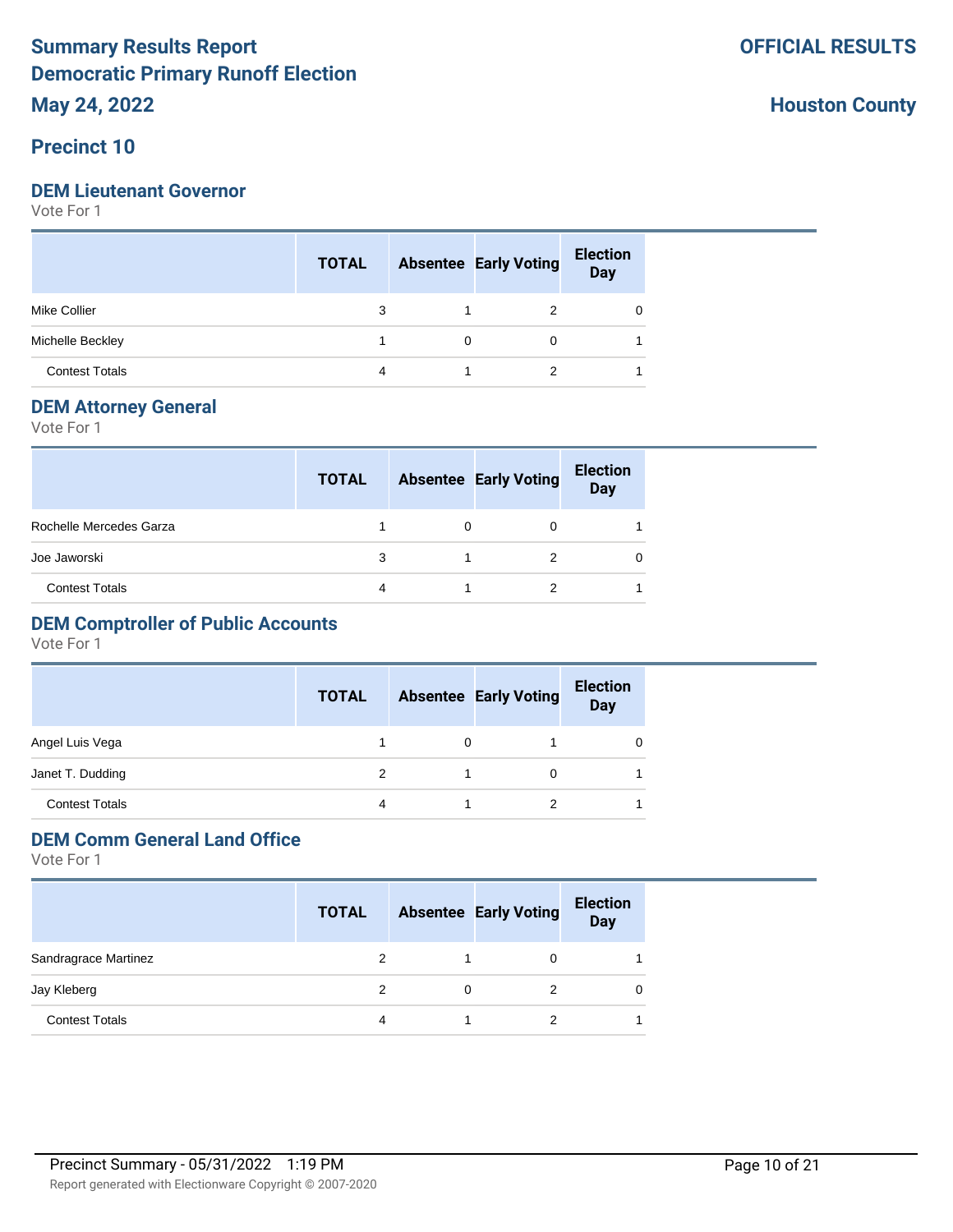#### **Precinct 11**

#### **DEM Lieutenant Governor**

Vote For 1

|                       | <b>TOTAL</b> |          | <b>Absentee Early Voting</b> | <b>Election</b><br>Day |
|-----------------------|--------------|----------|------------------------------|------------------------|
| <b>Mike Collier</b>   | 0            |          | 0                            | 0                      |
| Michelle Beckley      | 0            | $\Omega$ | 0                            | 0                      |
| <b>Contest Totals</b> | 0            |          | 0                            | 0                      |

#### **DEM Attorney General**

Vote For 1

|                         | <b>TOTAL</b> | <b>Absentee Early Voting</b> | <b>Election</b><br><b>Day</b> |
|-------------------------|--------------|------------------------------|-------------------------------|
| Rochelle Mercedes Garza |              |                              |                               |
| Joe Jaworski            |              | 0                            |                               |
| <b>Contest Totals</b>   |              |                              |                               |

## **DEM Comptroller of Public Accounts**

Vote For 1

|                       | <b>TOTAL</b> |          | <b>Absentee Early Voting</b> | <b>Election</b><br><b>Day</b> |
|-----------------------|--------------|----------|------------------------------|-------------------------------|
| Angel Luis Vega       | 0            | $\Omega$ |                              |                               |
| Janet T. Dudding      | 0            |          |                              |                               |
| <b>Contest Totals</b> | 0            |          |                              | 0                             |

## **DEM Comm General Land Office**

|                       | <b>TOTAL</b> | <b>Absentee Early Voting</b> | <b>Election</b><br><b>Day</b> |
|-----------------------|--------------|------------------------------|-------------------------------|
| Sandragrace Martinez  |              |                              |                               |
| Jay Kleberg           |              |                              | O                             |
| <b>Contest Totals</b> |              | 0                            |                               |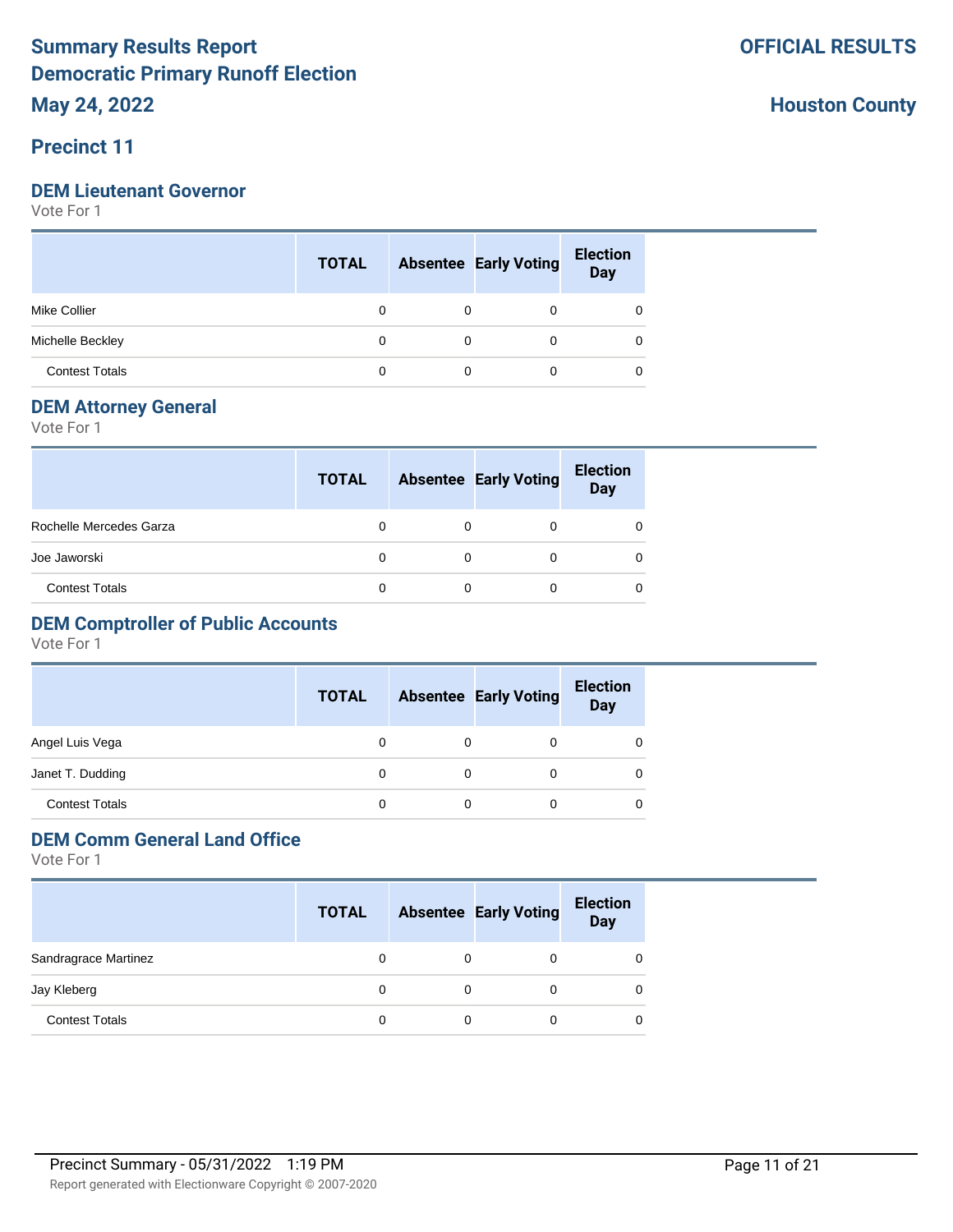#### **Precinct 12**

#### **DEM Lieutenant Governor**

Vote For 1

|                       | <b>TOTAL</b> |             | <b>Absentee Early Voting</b> | <b>Election</b><br>Day |
|-----------------------|--------------|-------------|------------------------------|------------------------|
| <b>Mike Collier</b>   |              |             |                              |                        |
| Michelle Beckley      | 0            | $\mathbf 0$ | $\Omega$                     | 0                      |
| <b>Contest Totals</b> |              |             |                              | 0                      |

#### **DEM Attorney General**

Vote For 1

|                         | <b>TOTAL</b> | <b>Absentee Early Voting</b> | <b>Election</b><br><b>Day</b> |
|-------------------------|--------------|------------------------------|-------------------------------|
| Rochelle Mercedes Garza |              | 0                            | 0                             |
| Joe Jaworski            |              |                              | 0                             |
| <b>Contest Totals</b>   |              |                              |                               |

#### **DEM Comptroller of Public Accounts**

Vote For 1

|                       | <b>TOTAL</b> |   | <b>Absentee Early Voting</b> | <b>Election</b><br><b>Day</b> |
|-----------------------|--------------|---|------------------------------|-------------------------------|
| Angel Luis Vega       |              | 0 |                              |                               |
| Janet T. Dudding      | 0            | 0 |                              |                               |
| <b>Contest Totals</b> |              | 0 |                              |                               |

## **DEM Comm General Land Office**

|                       | <b>TOTAL</b> |   | <b>Absentee Early Voting</b> | <b>Election</b><br><b>Day</b> |
|-----------------------|--------------|---|------------------------------|-------------------------------|
| Sandragrace Martinez  |              | 0 | 0                            |                               |
| Jay Kleberg           |              | 0 |                              |                               |
| <b>Contest Totals</b> |              | 0 |                              |                               |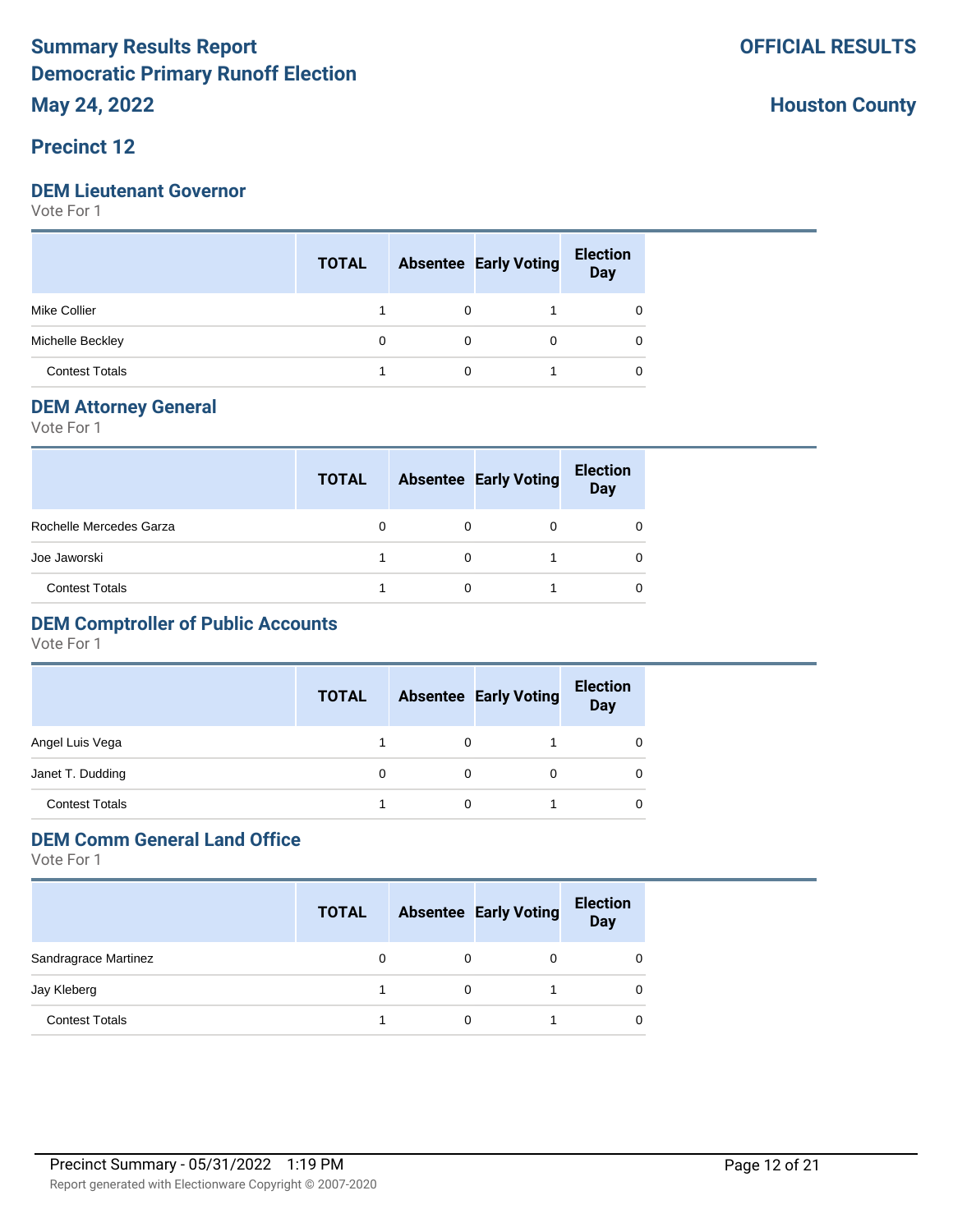#### **Precinct 14**

#### **DEM Lieutenant Governor**

Vote For 1

|                       | <b>TOTAL</b> |          | <b>Absentee Early Voting</b> | <b>Election</b><br>Day |
|-----------------------|--------------|----------|------------------------------|------------------------|
| <b>Mike Collier</b>   | 0            |          | 0                            |                        |
| Michelle Beckley      | 0            | $\Omega$ | $\Omega$                     | 0                      |
| <b>Contest Totals</b> |              |          | 0                            | 0                      |

#### **DEM Attorney General**

Vote For 1

|                         | <b>TOTAL</b> | <b>Absentee Early Voting</b> | <b>Election</b><br><b>Day</b> |
|-------------------------|--------------|------------------------------|-------------------------------|
| Rochelle Mercedes Garza |              |                              |                               |
| Joe Jaworski            |              |                              |                               |
| <b>Contest Totals</b>   |              |                              |                               |

#### **DEM Comptroller of Public Accounts**

Vote For 1

|                       | <b>TOTAL</b> |   | <b>Absentee Early Voting</b> | <b>Election</b><br><b>Day</b> |
|-----------------------|--------------|---|------------------------------|-------------------------------|
| Angel Luis Vega       | 0            | 0 |                              |                               |
| Janet T. Dudding      | 0            | 0 |                              |                               |
| <b>Contest Totals</b> | 0            | 0 |                              |                               |

## **DEM Comm General Land Office**

|                       | <b>TOTAL</b> |   | <b>Absentee Early Voting</b> | <b>Election</b><br><b>Day</b> |
|-----------------------|--------------|---|------------------------------|-------------------------------|
| Sandragrace Martinez  |              | 0 | 0                            |                               |
| Jay Kleberg           |              | 0 | 0                            |                               |
| <b>Contest Totals</b> |              | 0 | 0                            |                               |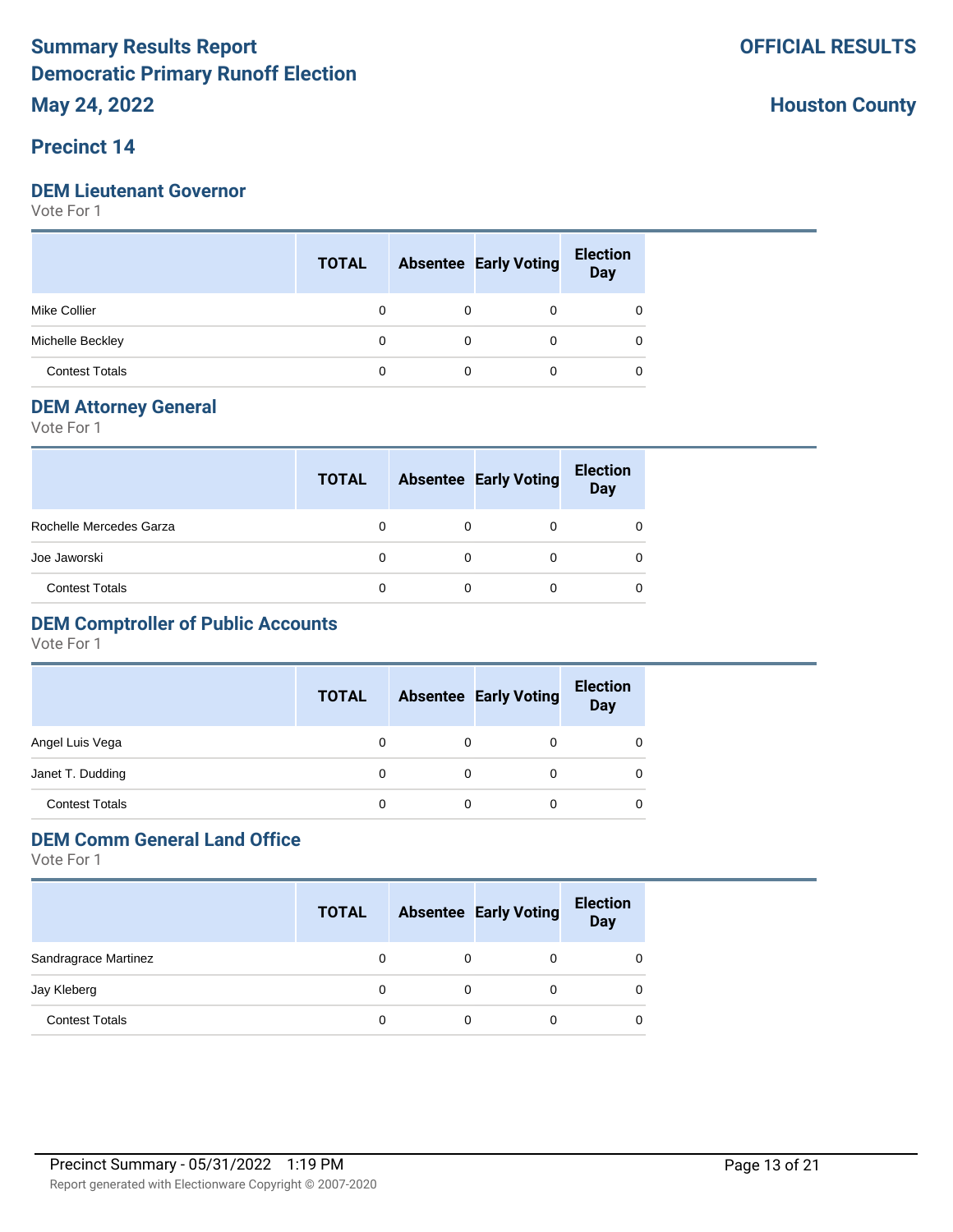#### **Precinct 15**

#### **DEM Lieutenant Governor**

Vote For 1

|                       | <b>TOTAL</b> |          | <b>Absentee Early Voting</b> | <b>Election</b><br>Day |
|-----------------------|--------------|----------|------------------------------|------------------------|
| <b>Mike Collier</b>   | 4            | 3        | 0                            |                        |
| Michelle Beckley      |              | $\Omega$ | $\Omega$                     |                        |
| <b>Contest Totals</b> | 5            | 3        | 0                            | ◠                      |

#### **DEM Attorney General**

Vote For 1

|                         | <b>TOTAL</b> |   | <b>Absentee Early Voting</b> | <b>Election</b><br><b>Day</b> |
|-------------------------|--------------|---|------------------------------|-------------------------------|
| Rochelle Mercedes Garza | 4            |   | 0                            |                               |
| Joe Jaworski            |              |   |                              |                               |
| <b>Contest Totals</b>   | 5            | 3 |                              | ◠                             |

## **DEM Comptroller of Public Accounts**

Vote For 1

|                       | <b>TOTAL</b> |   | <b>Absentee Early Voting</b> | <b>Election</b><br><b>Day</b> |
|-----------------------|--------------|---|------------------------------|-------------------------------|
| Angel Luis Vega       |              |   | 0                            |                               |
| Janet T. Dudding      | 4            |   |                              |                               |
| <b>Contest Totals</b> | 5            | 3 | 0                            |                               |

## **DEM Comm General Land Office**

|                       | <b>TOTAL</b> |   | <b>Absentee Early Voting</b> | <b>Election</b><br><b>Day</b> |
|-----------------------|--------------|---|------------------------------|-------------------------------|
| Sandragrace Martinez  | 3            | 3 | 0                            |                               |
| Jay Kleberg           | 2            | 0 | 0                            |                               |
| <b>Contest Totals</b> | 5            | 3 | 0                            |                               |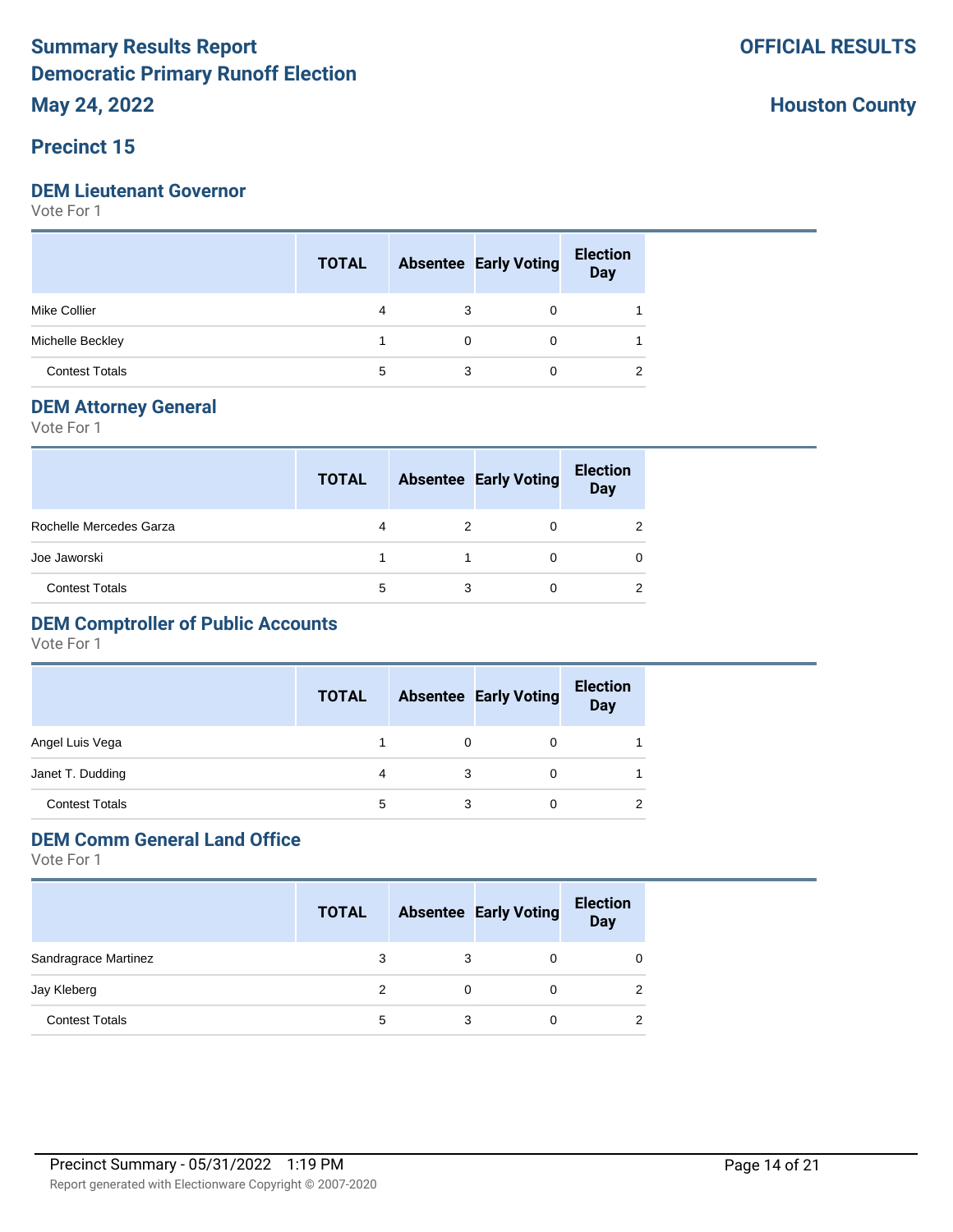#### **Precinct 16**

#### **DEM Lieutenant Governor**

Vote For 1

|                       | <b>TOTAL</b> | <b>Absentee Early Voting</b> | <b>Election</b><br>Day |
|-----------------------|--------------|------------------------------|------------------------|
| <b>Mike Collier</b>   | 0            | 0                            | 0                      |
| Michelle Beckley      |              | 0                            | 0                      |
| <b>Contest Totals</b> |              | 0                            | 0                      |

#### **DEM Attorney General**

Vote For 1

|                         | <b>TOTAL</b> |   | <b>Absentee Early Voting</b> | <b>Election</b><br><b>Day</b> |
|-------------------------|--------------|---|------------------------------|-------------------------------|
| Rochelle Mercedes Garza |              | 0 | 0                            |                               |
| Joe Jaworski            |              |   | 0                            |                               |
| <b>Contest Totals</b>   |              |   | 0                            |                               |

## **DEM Comptroller of Public Accounts**

Vote For 1

|                       | <b>TOTAL</b> |   | <b>Absentee Early Voting</b> | <b>Election</b><br><b>Day</b> |
|-----------------------|--------------|---|------------------------------|-------------------------------|
| Angel Luis Vega       | 0            | 0 |                              |                               |
| Janet T. Dudding      |              |   |                              |                               |
| <b>Contest Totals</b> |              |   |                              | 0                             |

## **DEM Comm General Land Office**

|                       | <b>TOTAL</b> | <b>Absentee Early Voting</b> | <b>Election</b><br><b>Day</b> |
|-----------------------|--------------|------------------------------|-------------------------------|
| Sandragrace Martinez  |              |                              |                               |
| Jay Kleberg           |              |                              | O                             |
| <b>Contest Totals</b> |              | 0                            |                               |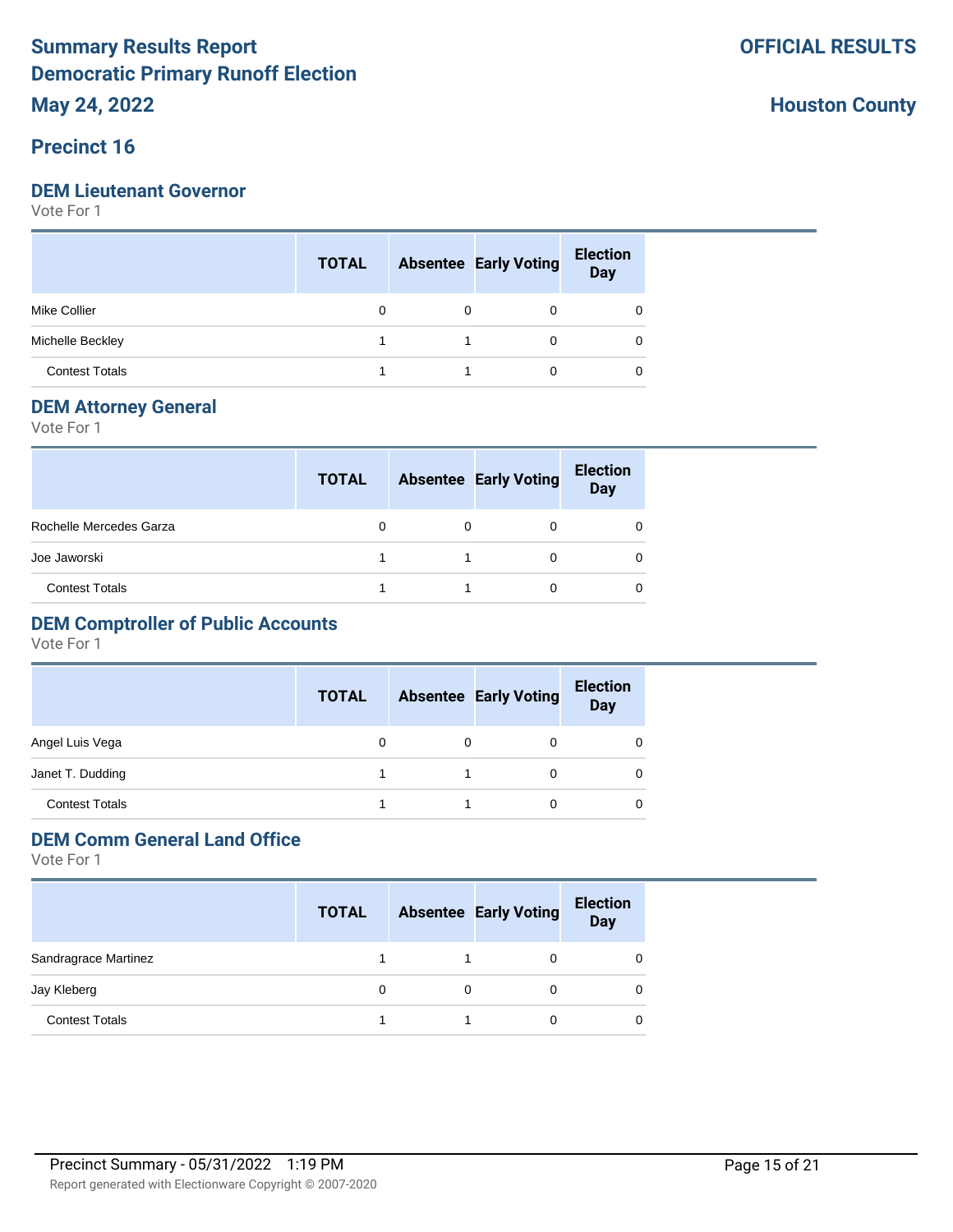#### **Precinct 17**

#### **DEM Lieutenant Governor**

Vote For 1

|                       | <b>TOTAL</b> |             | <b>Absentee Early Voting</b> | <b>Election</b><br><b>Day</b> |
|-----------------------|--------------|-------------|------------------------------|-------------------------------|
| <b>Mike Collier</b>   |              | $\Omega$    |                              | 0                             |
| Michelle Beckley      | 0            | $\mathbf 0$ | $\Omega$                     | 0                             |
| <b>Contest Totals</b> |              |             |                              |                               |

#### **DEM Attorney General**

Vote For 1

|                         | <b>TOTAL</b> |   | <b>Absentee Early Voting</b> | <b>Election</b><br><b>Day</b> |
|-------------------------|--------------|---|------------------------------|-------------------------------|
| Rochelle Mercedes Garza |              | 0 | 0                            |                               |
| Joe Jaworski            |              | 0 |                              |                               |
| <b>Contest Totals</b>   |              | ი |                              |                               |

## **DEM Comptroller of Public Accounts**

Vote For 1

|                       | <b>TOTAL</b> |   | <b>Absentee Early Voting</b> | <b>Election</b><br><b>Day</b> |
|-----------------------|--------------|---|------------------------------|-------------------------------|
| Angel Luis Vega       | 0            | 0 | 0                            |                               |
| Janet T. Dudding      |              | 0 |                              |                               |
| <b>Contest Totals</b> |              | 0 |                              |                               |

#### **DEM Comm General Land Office**

|                       | <b>TOTAL</b> |   | <b>Absentee Early Voting</b> | <b>Election</b><br><b>Day</b> |
|-----------------------|--------------|---|------------------------------|-------------------------------|
| Sandragrace Martinez  |              | 0 | 0                            |                               |
| Jay Kleberg           |              | 0 |                              |                               |
| <b>Contest Totals</b> |              | 0 |                              |                               |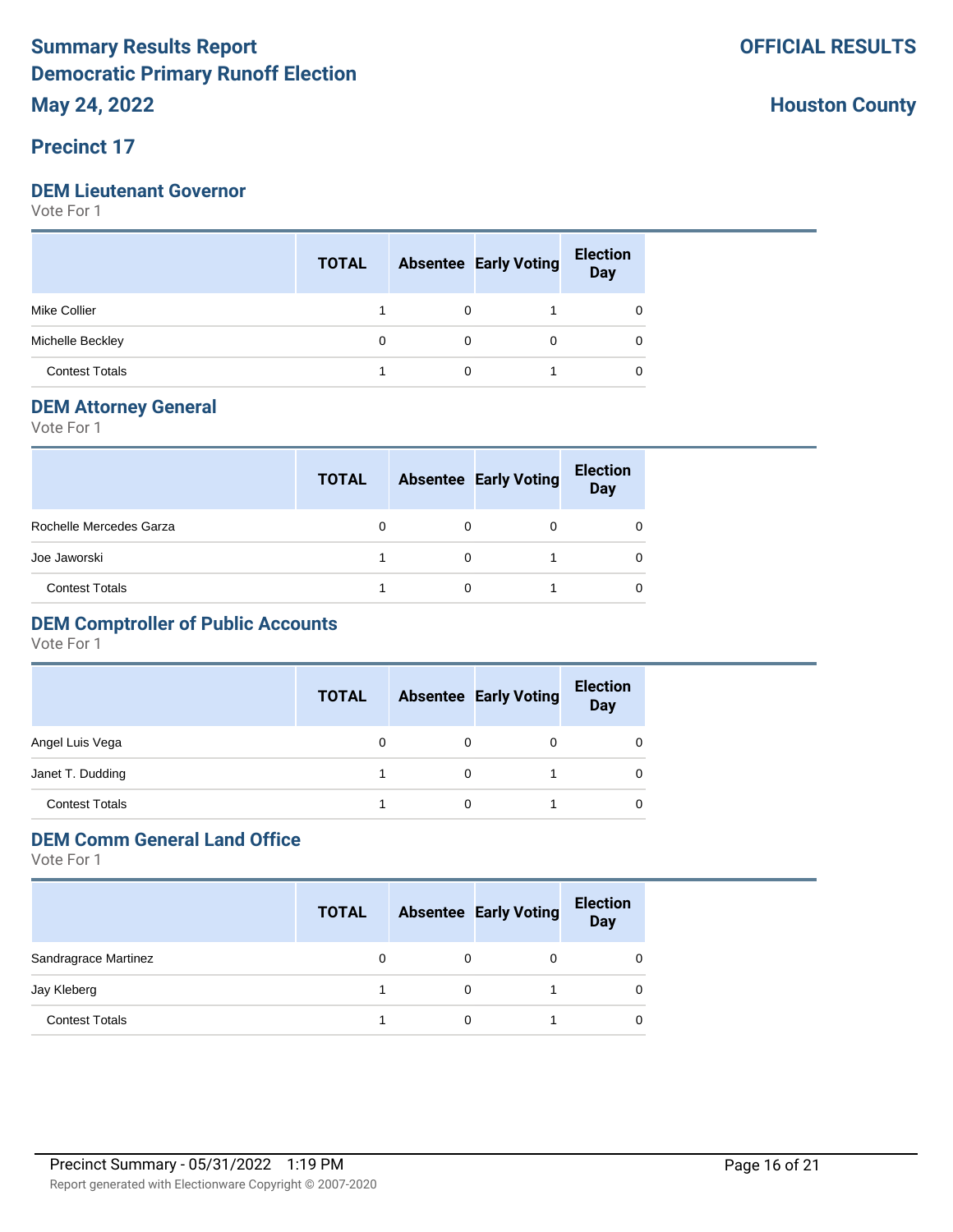#### **Precinct 18**

#### **DEM Lieutenant Governor**

Vote For 1

|                       | <b>TOTAL</b> |   | <b>Absentee Early Voting</b> | <b>Election</b><br>Day |
|-----------------------|--------------|---|------------------------------|------------------------|
| <b>Mike Collier</b>   | 6            | 3 |                              | 2                      |
| Michelle Beckley      | 0            | 0 | 0                            | 0                      |
| <b>Contest Totals</b> | 6            | 3 |                              | ◠                      |

#### **DEM Attorney General**

Vote For 1

|                         | <b>TOTAL</b>  |   | <b>Absentee Early Voting</b> | <b>Election</b><br><b>Day</b> |  |
|-------------------------|---------------|---|------------------------------|-------------------------------|--|
| Rochelle Mercedes Garza | $\mathcal{P}$ |   |                              |                               |  |
| Joe Jaworski            | 4             | 2 | Ω                            |                               |  |
| <b>Contest Totals</b>   | 6             | 3 |                              |                               |  |

## **DEM Comptroller of Public Accounts**

Vote For 1

|                       | <b>TOTAL</b> |   | <b>Absentee Early Voting</b> | <b>Election</b><br><b>Day</b> |
|-----------------------|--------------|---|------------------------------|-------------------------------|
| Angel Luis Vega       |              | 0 |                              |                               |
| Janet T. Dudding      | 5            | 3 | Ω                            |                               |
| <b>Contest Totals</b> | 6            |   |                              |                               |

## **DEM Comm General Land Office**

|                       | <b>TOTAL</b> |   | <b>Absentee Early Voting</b> | <b>Election</b><br><b>Day</b> |
|-----------------------|--------------|---|------------------------------|-------------------------------|
| Sandragrace Martinez  |              |   |                              |                               |
| Jay Kleberg           | 5            | 2 |                              |                               |
| <b>Contest Totals</b> | 6            | 3 |                              |                               |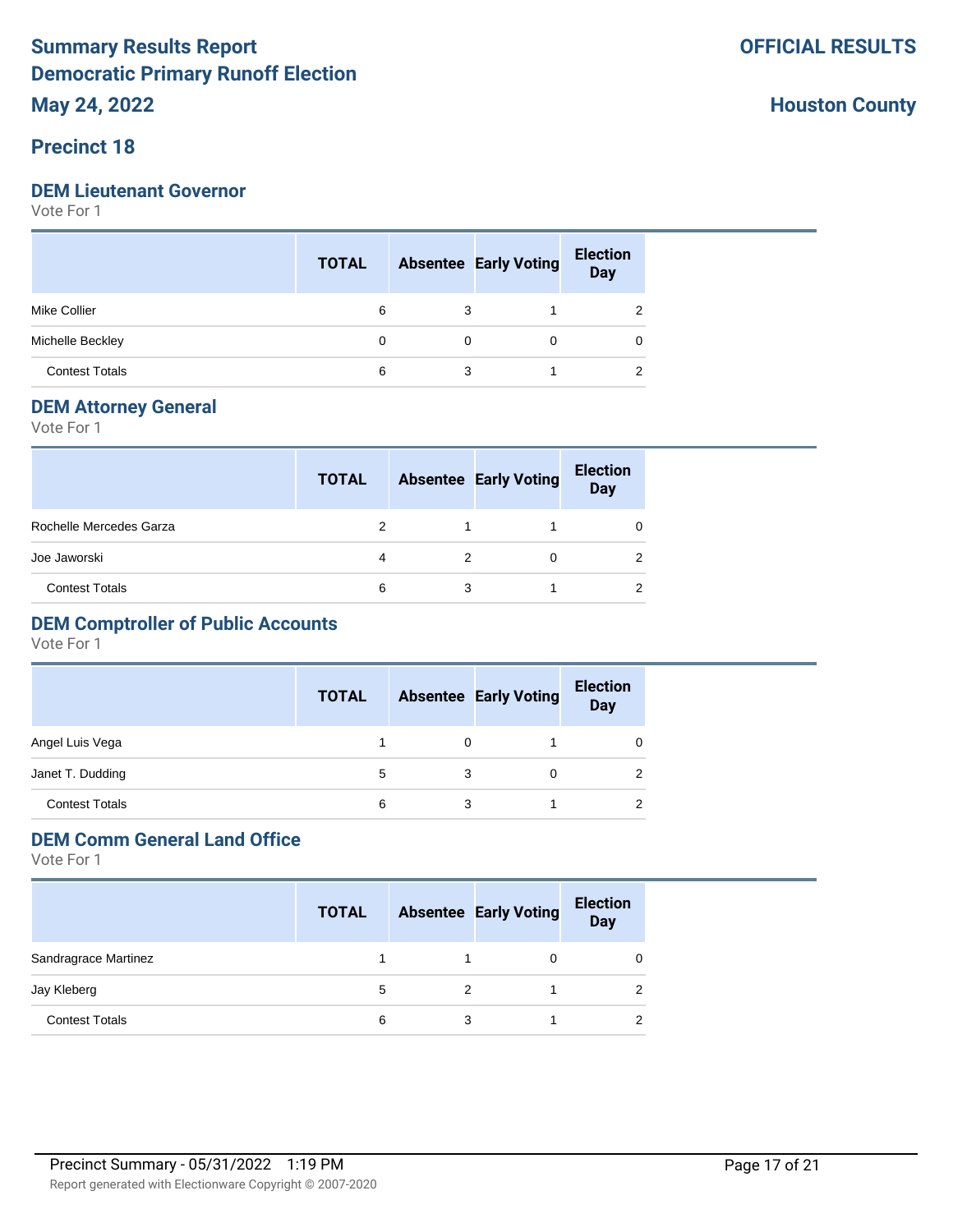#### **Precinct 19**

#### **DEM Lieutenant Governor**

Vote For 1

|                       | <b>TOTAL</b> | <b>Absentee Early Voting</b> | <b>Election</b><br>Day |
|-----------------------|--------------|------------------------------|------------------------|
| <b>Mike Collier</b>   |              | 0                            |                        |
| Michelle Beckley      | 2            | $\Omega$                     |                        |
| <b>Contest Totals</b> | 4            | 0                            | ◠                      |

#### **DEM Attorney General**

Vote For 1

|                         | <b>TOTAL</b> |   | <b>Absentee Early Voting</b> | <b>Election</b><br>Day |
|-------------------------|--------------|---|------------------------------|------------------------|
| Rochelle Mercedes Garza |              |   |                              |                        |
| Joe Jaworski            | 3            |   |                              |                        |
| <b>Contest Totals</b>   |              | っ |                              |                        |

## **DEM Comptroller of Public Accounts**

Vote For 1

|                       | <b>TOTAL</b> |   | <b>Absentee Early Voting</b> | <b>Election</b><br><b>Day</b> |
|-----------------------|--------------|---|------------------------------|-------------------------------|
| Angel Luis Vega       | 2            | 2 |                              | 0                             |
| Janet T. Dudding      |              | 0 |                              | 2                             |
| <b>Contest Totals</b> | 4            | 2 |                              | 2                             |

# **DEM Comm General Land Office**

|                       | <b>TOTAL</b> | <b>Absentee Early Voting</b> | <b>Election</b><br><b>Day</b> |
|-----------------------|--------------|------------------------------|-------------------------------|
| Sandragrace Martinez  | 2            |                              |                               |
| Jay Kleberg           | 2            | 0                            |                               |
| <b>Contest Totals</b> | 4            |                              |                               |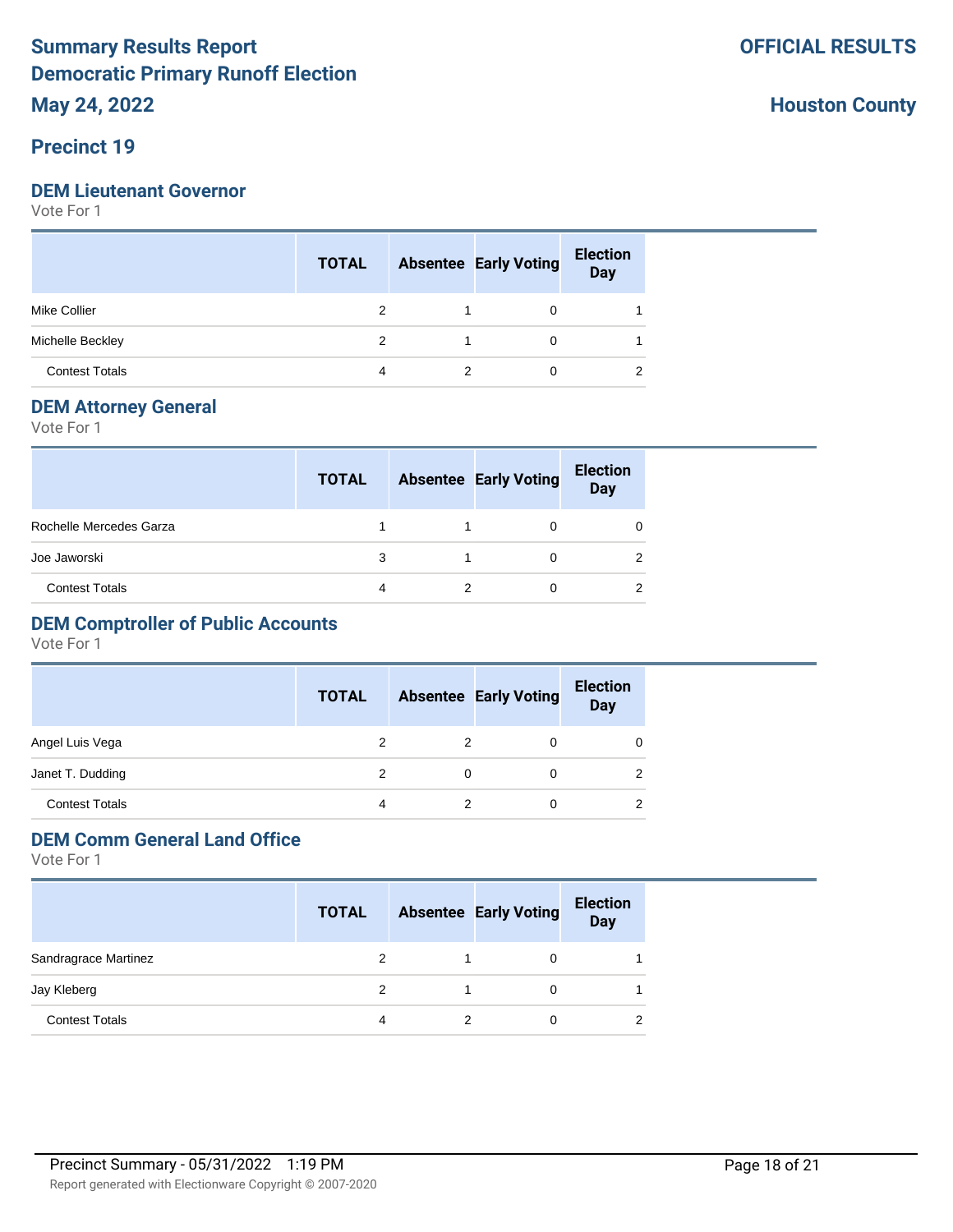#### **Precinct 20**

#### **DEM Lieutenant Governor**

Vote For 1

|                       | <b>TOTAL</b> | <b>Absentee Early Voting</b> | <b>Election</b><br>Day |
|-----------------------|--------------|------------------------------|------------------------|
| <b>Mike Collier</b>   | 0            | 0                            | 0                      |
| Michelle Beckley      |              | 0                            | 0                      |
| <b>Contest Totals</b> |              | 0                            | 0                      |

#### **DEM Attorney General**

Vote For 1

|                         | <b>TOTAL</b> | <b>Absentee Early Voting</b> | <b>Election</b><br><b>Day</b> |
|-------------------------|--------------|------------------------------|-------------------------------|
| Rochelle Mercedes Garza |              |                              |                               |
| Joe Jaworski            |              |                              |                               |
| <b>Contest Totals</b>   |              |                              |                               |

## **DEM Comptroller of Public Accounts**

Vote For 1

|                       | <b>TOTAL</b> | <b>Absentee Early Voting</b> | <b>Election</b><br><b>Day</b> |
|-----------------------|--------------|------------------------------|-------------------------------|
| Angel Luis Vega       |              | 0                            | O                             |
| Janet T. Dudding      | 0            |                              | 0                             |
| <b>Contest Totals</b> |              | 0                            | 0                             |

## **DEM Comm General Land Office**

|                       | <b>TOTAL</b> | <b>Absentee Early Voting</b> | <b>Election</b><br><b>Day</b> |
|-----------------------|--------------|------------------------------|-------------------------------|
| Sandragrace Martinez  |              |                              |                               |
| Jay Kleberg           |              |                              | O                             |
| <b>Contest Totals</b> |              | 0                            |                               |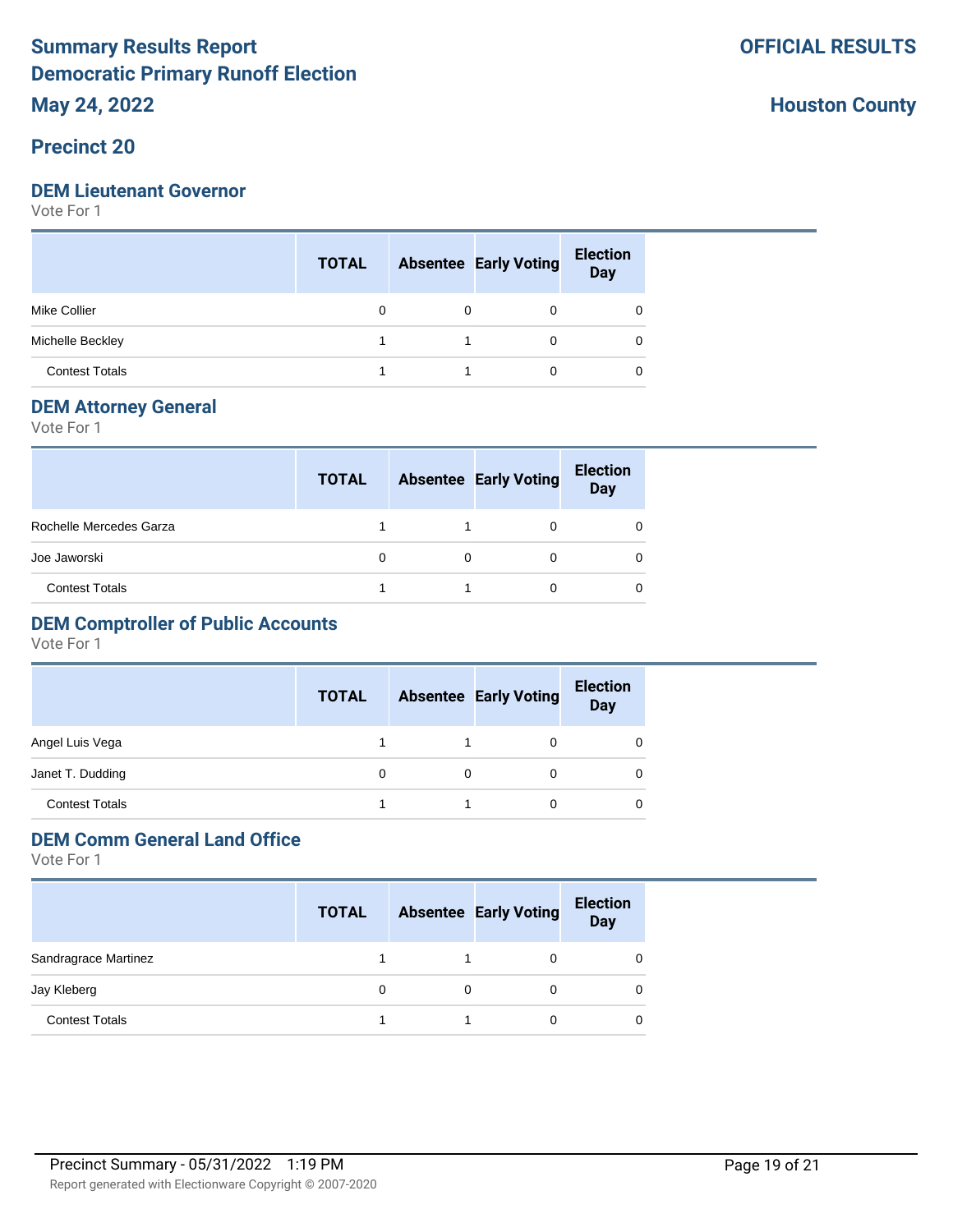#### **Precinct 21**

#### **DEM Lieutenant Governor**

Vote For 1

|                       | <b>TOTAL</b> |   | <b>Absentee Early Voting</b> | <b>Election</b><br>Day |
|-----------------------|--------------|---|------------------------------|------------------------|
| <b>Mike Collier</b>   |              |   |                              | 0                      |
| Michelle Beckley      |              |   | $\Omega$                     | 0                      |
| <b>Contest Totals</b> | 3            | 2 |                              | 0                      |

#### **DEM Attorney General**

Vote For 1

|                         | <b>TOTAL</b> |   | <b>Absentee Early Voting</b> | <b>Election</b><br><b>Day</b> |
|-------------------------|--------------|---|------------------------------|-------------------------------|
| Rochelle Mercedes Garza |              |   |                              |                               |
| Joe Jaworski            | 0            |   |                              |                               |
| <b>Contest Totals</b>   |              | 2 |                              |                               |

## **DEM Comptroller of Public Accounts**

Vote For 1

|                       | <b>TOTAL</b> |   | <b>Absentee Early Voting</b> | <b>Election</b><br><b>Day</b> |
|-----------------------|--------------|---|------------------------------|-------------------------------|
| Angel Luis Vega       |              | 1 | 0                            |                               |
| Janet T. Dudding      | 2            |   |                              |                               |
| <b>Contest Totals</b> | 3            |   |                              |                               |

## **DEM Comm General Land Office**

|                       | <b>TOTAL</b> |   | <b>Absentee Early Voting</b> | <b>Election</b><br><b>Day</b> |
|-----------------------|--------------|---|------------------------------|-------------------------------|
| Sandragrace Martinez  |              |   | 0                            |                               |
| Jay Kleberg           |              |   |                              |                               |
| <b>Contest Totals</b> | 3            | 2 |                              |                               |